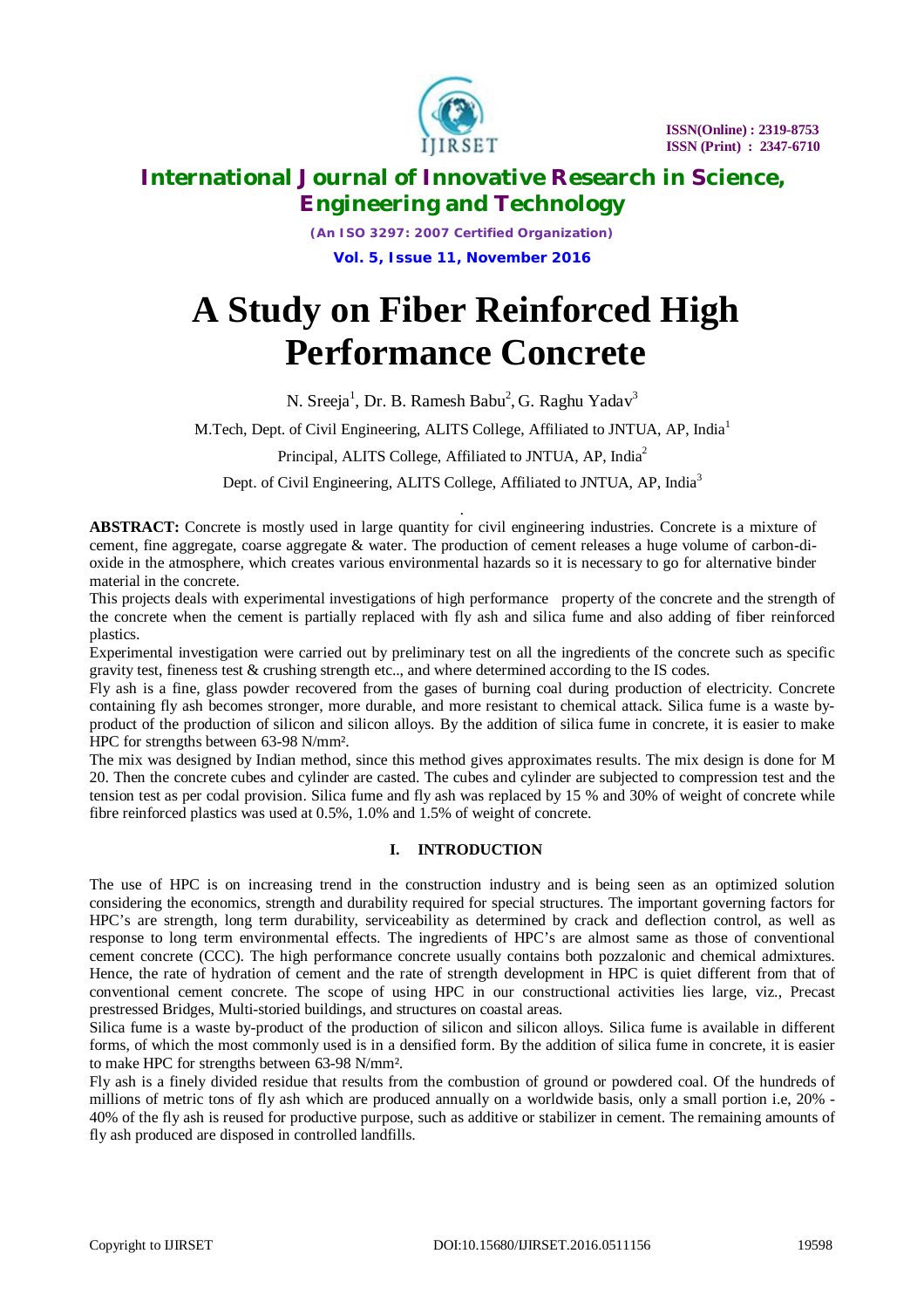

*(An ISO 3297: 2007 Certified Organization)*

#### **Vol. 5, Issue 11, November 2016**

Thus, silica fume and fly ash is used as an alternative binder material in the production of concrete which is seen as an optimized solution considering economics, strength and durability.

In this project the mix design is done for M20. Then the concrete cubes and cylinder are casted. The cubes and cylinder are subjected to compression test and the tensile test as per codal provision

# **II. RELATED WORK**

Research efforts in the last 30 years into understanding the mechanism of cement hydration and the benefits of using alternative materials to replace have been responsible for a great improvement in concrete strength and durability. These improvements are of significant importance to the corps of engineers because of the large volume of cement the corps uses every year, and because of the high demands we place on performance and durability of the structures we build. In the middle years of this past century, "high performance" of concrete was measured in terms of high strength, and high strength meant using high cement content mixtures with low water-cement ratios. Compressive strength of 45 to 50 N/mm² where considered high strength then, and durable concrete had approximately a 50 years life span. Today, with the many improvements that have been made, high performance can mean many things, and we are routinely capable of producing strength in the range of 100 N/mm² and often ask for design lives of 90 years or more.

In fact, today Portland cement based concretes incorporating Pozzolans such as silica fume and fly ash in combination with super plasticizers are known as High Performance Concretes (HPC). In High Performance Concretes, silica fume is used for its chemical and physical benefits. The chemical reaction known, as the "Pozzolanic" reaction, takes place when the Portland cement is hydrated (mixed with water), producing many compounds, including calcium silicate hydrate (CSH) and calcium hydroxide  $Ca(OH)$ . The calcium silicate hydrate (CSH) sometimes called the gel is the source of strength in concrete. When silica fume is added to fresh concrete, it chemically reacts with the calcium hydroxide  $Ca(OH)_2$  to produce additional calcium silicate hydrate (CSH). The benefits of this reaction can be seen in the crucial interfacial zone increasing the bond strength between concrete paste and aggregates, yielding greatly increased compressive strengths and a concrete that is more resistant to attack from aggressive chemicals than the weaker calcium hydroxide found in ordinary Portland cement concretes.

Long-term performance of structures has become vital to the economies of all nations. Concrete has been the major instrument for providing stable and reliable infrastructure since the days of the Greek and roman civilization. At the turn of the 20th century, concrete compressive strength was in the range of 13.8 N/mm², by the 1960s it was in the range of 27.6 - 41.4 N/mm².

As a result, new materials and composites have been developed and improved cements evolved. Today concrete structures with a compressive strength exceeding 138 N/mm² are being built world over. In research laboratories, concrete strengths of even as high as 800 N/mm² are being produced. One major remarkable quality in the making of High performance concrete (HPC) is the virtual elimination of voids in the concrete matrix, which are mainly the cause of most of the ills that generate deterioration.

ACI defines HPC as "Concrete meeting special combinations of performance and uniformity requirements that cannot always be achieved routinely using conventional constituents and normal mixing, placing and curing practices". Such concretes can be either normal strength or high strength. Normal strength concrete by ACI definition is a concrete that has a cylinder compressive strengths not exceeding 42 N/mm². All other concretes are considered High Strength Concretes (HSC). HPC's with 140 N/mm² are currently being used in High rise structures in USA and Europe. Important governing factors for HPCs are strength, long term durability, serviceability as determined by crack and deflection control, as well as response to long term environmental effects.

High performance concretes (HPC) are concretes with properties or attributes which satisfy the performance criteria. Generally, concretes with higher strengths and attributes superior to Conventional concretes are desirable in the Construction Industry. HPC is defined in terms of Strength and Durability. Therefore HPC can be considered as a logical development of cement concretes in which the ingredients are proportioned and selected to contribute efficiently to the various properties of cement concrete in fresh as well as in hardened states.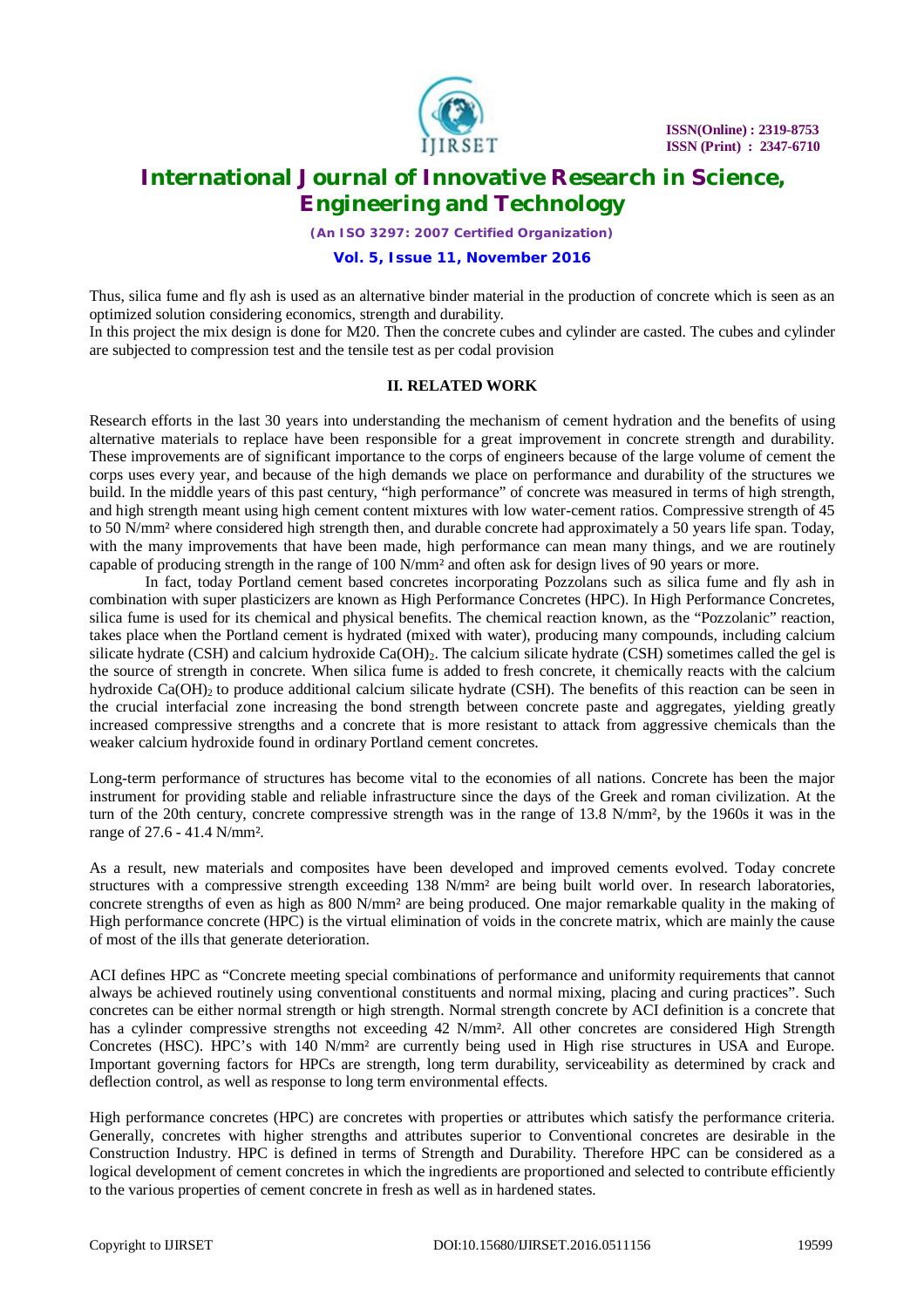

*(An ISO 3297: 2007 Certified Organization)*

# **Vol. 5, Issue 11, November 2016**

# **III. HIGH PERFORMANCE CONCRETE**

High performance concrete means which performs better than conventional concrete. High performance concrete as described as "concrete which meets special performance and uniformity requirements that cannot always be achieved by using only the conventional materials and normal mixing, placing and curing practices".

This definition allows us to consider any concrete that serves a specific purpose very well and that is not achievable with the conventional materials and mixing practices as a high performance concrete. Under this definition very high strength and very low strength, highly flowable concrete are both considered as high performance concrete.

# **Salient Features of HPC**

Compressive strength  $> 80$  N/mm<sup>2</sup>, even up to 800 N/mm<sup>2</sup>

- Water-binder ratio = 0.25 0.35, therefore very little free water
- Reduced flocculation of cement grains
- Wide range of grain sizes
- Densified cement paste
- No bleeding homogeneous mix
- Less capillary porosity
- Discontinuous pores
- Stronger transition zone at the interface between cement paste and aggregate
- Low free lime content
- Endogenous shrinkage
- Powerful confinement of aggregates
- Little micro-cracking until about 65-70% of fck
- Smooth fracture surface

# **SUPPLEMENTRY CEMENTING MATERIAL**

Fly ash, ground granulated blast-furnace slag, silica fume, and natural pozzolans, such as calcined shale, calcined clay or metakaolin, are materials that, when used in conjunction with Portland or blended cement, contribute to the properties of the hardened concrete through hydraulic or pozzolanic activity or both. These materials are also generally categorized as supplementary cementing materials (SCM's) or mineral admixtures.

The most commonly used supplementing cementitious materials/mineral admixtures for achieving HPC are:

- 1. Silica Fume
- 2. Fly Ash

# **1. Silica Fume**:

Silica fume is a waste by-product of the production of silicon and silicon alloys.

Silica fume is available in different forms, of which the most commonly used now is in a densified form. In developed countries it is already available readily blended with cement. It is possible to make high strength concrete without silica fume, at compressive strength of upto 98 N/mm<sup>2</sup>. Beyond that strength level however, silica fume becomes essential. With silica fume it is easier to make HPC for strengths between 63-98 N/mm².

# **2. Fly Ash:**

Fly Ash of course, been used extensively in concrete for many years. Fly ash is unfortunately, much more variable than silica fumes in both their physical and chemical characteristics. Most fly ashes will result in strengths of not more than 70 N/mm². Therefore for higher strengths, silica fume must be used in conjunction with fly ash .For high strength concrete, fly ash is used at dosage rates of about 15 % of cement content.

# **FIBRE REINFORCED CONCRETE**

In fibre reinforced concrete, fibres can be effective in arresting cracks at both micro and macro levels. For an optimum response different types of fibres may be suitably combined to produce fibre reinforced concrete .this includes combining fibres with different shapes, dimensions, tensile strength and youngs modulus to concrete matrices.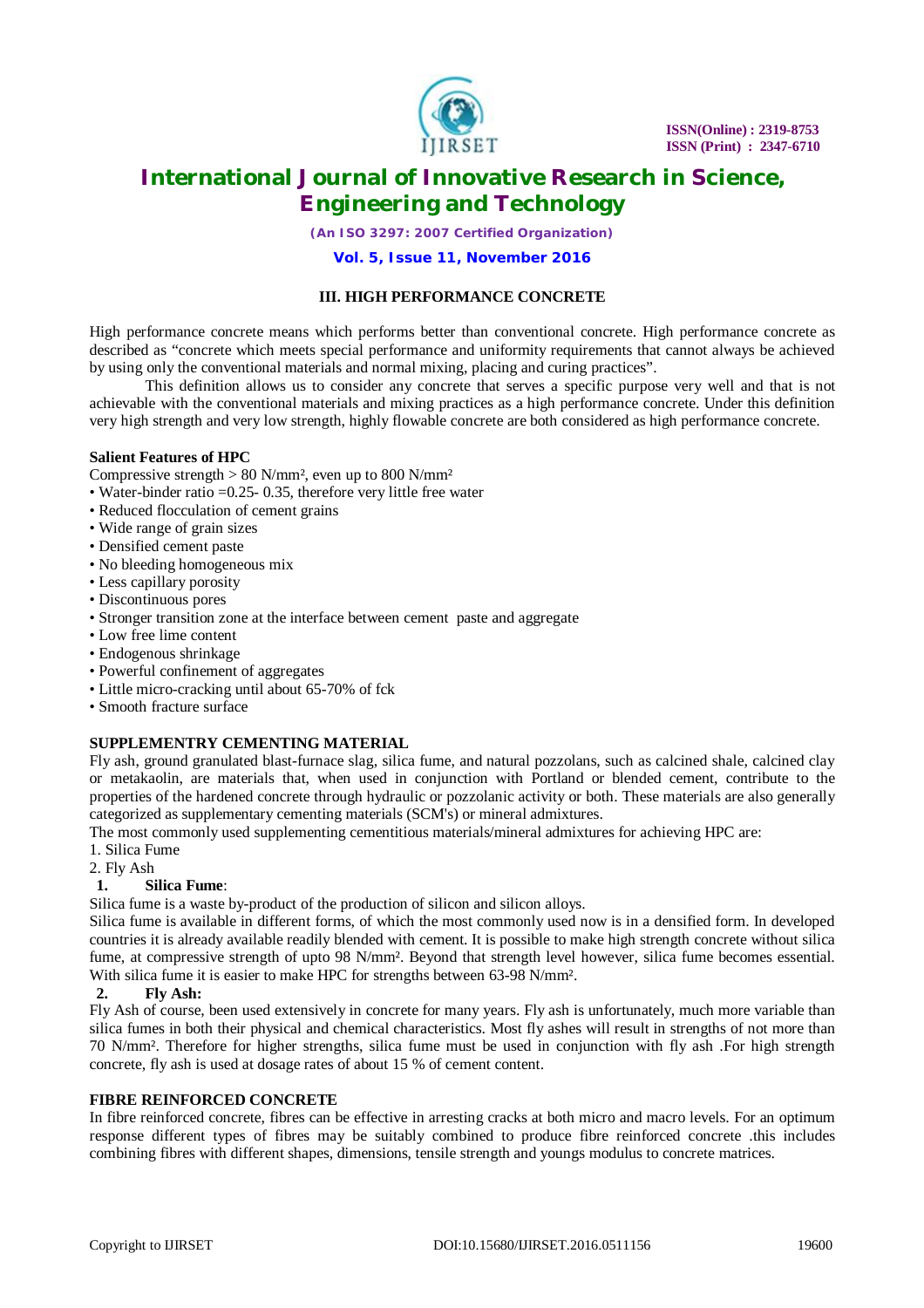

*(An ISO 3297: 2007 Certified Organization)*

# **Vol. 5, Issue 11, November 2016**

#### **IV. METHODOLOGY**

# **RESULTS OF THE PRELIMINARY INVESTIGATION 1 CEMENT a) Specific gravity**

#### Table 1 Specific gravity of cement by density bottle

| S.No       | W1(g) | W2(g) | W3(g) | W4(g) | G    |
|------------|-------|-------|-------|-------|------|
|            | 377   | 913   | 1364  | 998   | 3.15 |
| ⌒          | 377   | 925   | 1370  | 998   | 3.2  |
| $\sqrt{2}$ | 377   | 902   | 1355  | 998   | 3.12 |

Thus the specific gravity of cement was found to be 3.15

#### **b) Fineness**

|    |       |       | <b>Table 2 Fineness of cement</b> |  |
|----|-------|-------|-----------------------------------|--|
| Wt | of Wt | of Wt |                                   |  |

| S.No           | Size      | of<br>Wt | of<br>Wt       | of<br>Wt                      | Fineness  |
|----------------|-----------|----------|----------------|-------------------------------|-----------|
|                | of        | cement   | the            | cement                        | of cement |
|                | sieve     | taken in | residue        | passing                       | in $%$    |
|                | $\ln \mu$ | g        | in g           | through                       |           |
|                |           |          |                | the<br>sieve                  |           |
|                |           |          |                | $\overline{m}$ $\overline{g}$ |           |
|                | $90\mu$   | 100      | 3              | 97                            |           |
|                |           |          |                |                               |           |
| $\mathfrak{D}$ | $90\mu$   | 100      | $\mathfrak{D}$ | 98                            | 97.33%    |
|                |           |          |                |                               |           |
| 3              | $90\mu$   | 100      | 3              | 97                            |           |
|                |           |          |                |                               |           |

The fineness of cement is found to be **97.33 %**

#### **c) Consistency**

# **Table 3 Normal consistency of cement**

| S.No | Wt of cement in<br>gms | % of water<br>added | Amount of water<br>added in ml | Depth of penetration from the<br>bottom of mould in mm |
|------|------------------------|---------------------|--------------------------------|--------------------------------------------------------|
|      |                        |                     |                                |                                                        |
|      | 300                    | 25                  | 75                             |                                                        |
|      | 300                    | 26                  | 78                             | 4                                                      |
|      | 300                    |                     | 81                             | <sub>0</sub>                                           |
|      |                        |                     |                                |                                                        |

Time at which 5-7 mm penetration occurs is the consistency of the cement. Thus the consistency of cement was found to be 27%.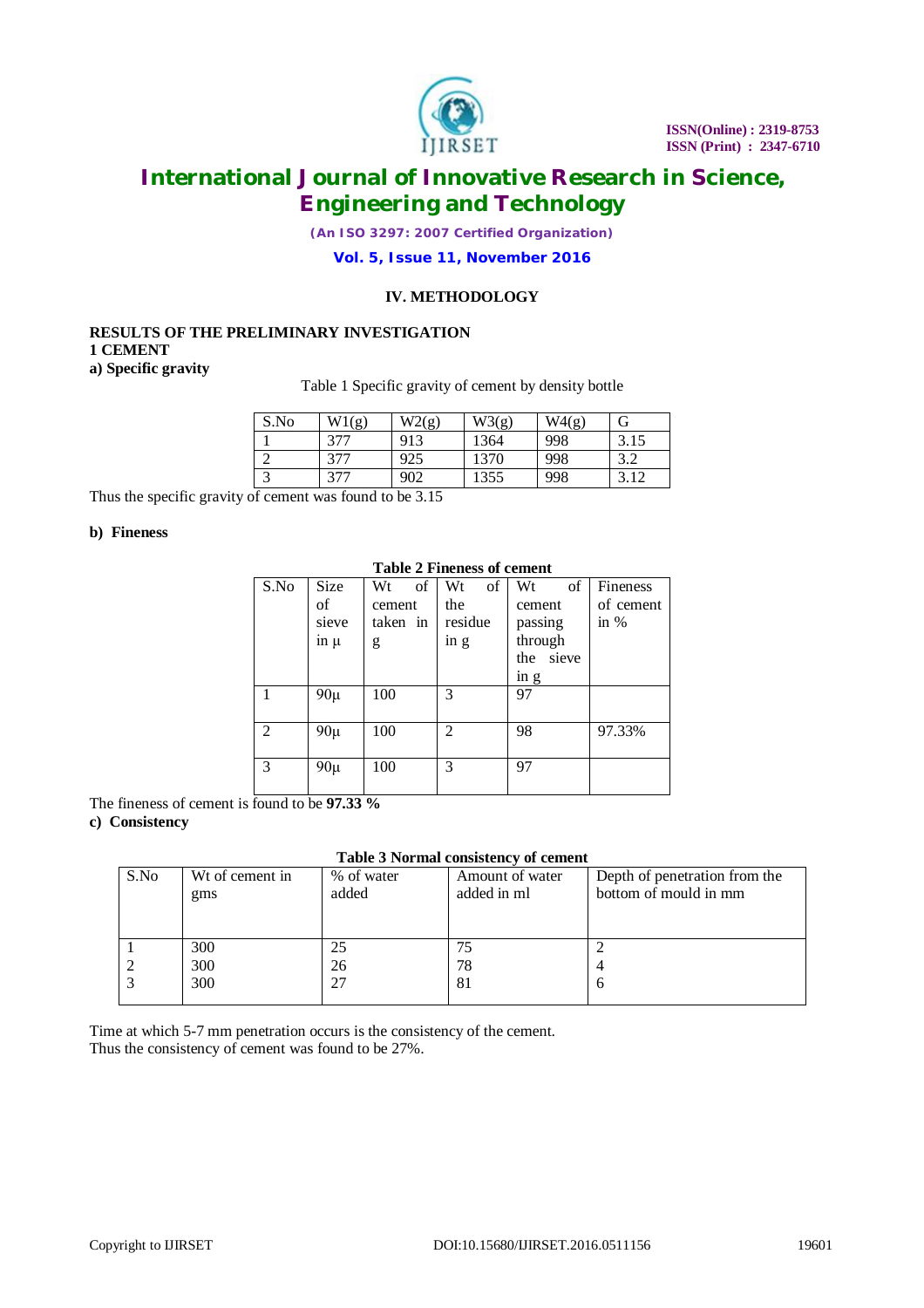

*(An ISO 3297: 2007 Certified Organization)*

#### **Vol. 5, Issue 11, November 2016**

# **d) Initial setting time**

|                         | Table 4 Initial setting time of cement- test result |            |             |          |             |  |  |  |
|-------------------------|-----------------------------------------------------|------------|-------------|----------|-------------|--|--|--|
| S                       | Wt                                                  | of<br>Qty  | Time at     | Time at  | Impenetr    |  |  |  |
| $\bullet$               | of                                                  | water      | which       | which    | ate depth   |  |  |  |
| N                       | ceme                                                | added      | water<br>is | readings | from the    |  |  |  |
| $\bf{0}$                | nt in                                               | for        | first       | are      | bottom of   |  |  |  |
|                         | g                                                   | initial    | added       | taken    | mould<br>in |  |  |  |
|                         |                                                     | setting    |             |          | mm          |  |  |  |
|                         |                                                     | time<br>in |             |          |             |  |  |  |
|                         |                                                     | ml         |             |          |             |  |  |  |
|                         |                                                     |            |             |          |             |  |  |  |
|                         |                                                     |            |             |          |             |  |  |  |
|                         |                                                     |            |             |          |             |  |  |  |
| 1                       | 300                                                 | 70         |             | 2.20     | 2.0         |  |  |  |
| $\frac{2}{3}$           | 250                                                 | 70         |             | 2.25     | 2.5         |  |  |  |
|                         | 250                                                 | 70         | 2.10 PM     | 2.30     | 3.0         |  |  |  |
| $\overline{\mathbf{4}}$ | 250                                                 | 70         |             | 2.32     | 4.0         |  |  |  |
| 5                       | 250                                                 | 70         |             | 2.34     | 4.0         |  |  |  |
| 6                       | 250                                                 | 70         |             | 2.36     | 5.0         |  |  |  |
| 7                       | 250                                                 | 70         |             | 2.40     | 6.0         |  |  |  |

Time at which 5-7 mm penetration occurs is the initial setting time and is noted as 30 minutes.

#### **FINE AGGREGATE a) Specific gravity**

# **Table 5 Specific gravity of fine aggregate by density bottle**

| S.No | W1(g) | W2(g) | W3(g) | W4(g) | v    |
|------|-------|-------|-------|-------|------|
|      | 380   | 1204  | 1635  | 1130  | 2.58 |
| ∸    | 380   | 1212  | 1645  | 1130  | 2.62 |
|      | 380   | 1260  | 1675  | 1130  | 2.63 |

Thus the specific gravity of cement was found to be 2.61

#### **b) Sieve analysis**

|                       | Table 6 Sieve analysis results of sand |               |
|-----------------------|----------------------------------------|---------------|
| $W^{\dagger}$ of cond | Cumulative wt                          | $C_{\rm irr}$ |

| S.No | IS sieve size | Wt of sand<br>retained in gm | <b>Cumulative wt</b><br>retained in gm | <b>Cumulative %</b><br>wt retained | <b>Cumulative %</b><br>wt passing |
|------|---------------|------------------------------|----------------------------------------|------------------------------------|-----------------------------------|
|      | 4.75mm        |                              |                                        |                                    | 100                               |
|      | $2.36$ mm     | 44                           | 44                                     | 8.8                                | 91.2                              |
| 3    | 1.18mm        | 110                          | 154                                    | 30.8                               | 69.2                              |
| 4    | $600\mu$      | 168                          | 322                                    | 64.4                               | 35.6                              |
|      | $300\mu$      | 131                          | 453                                    | 90.6                               | 9.4                               |
| 6    | $150\mu$      | 42                           | 495                                    | 99                                 |                                   |
|      | $75\mu$       |                              | 500                                    |                                    |                                   |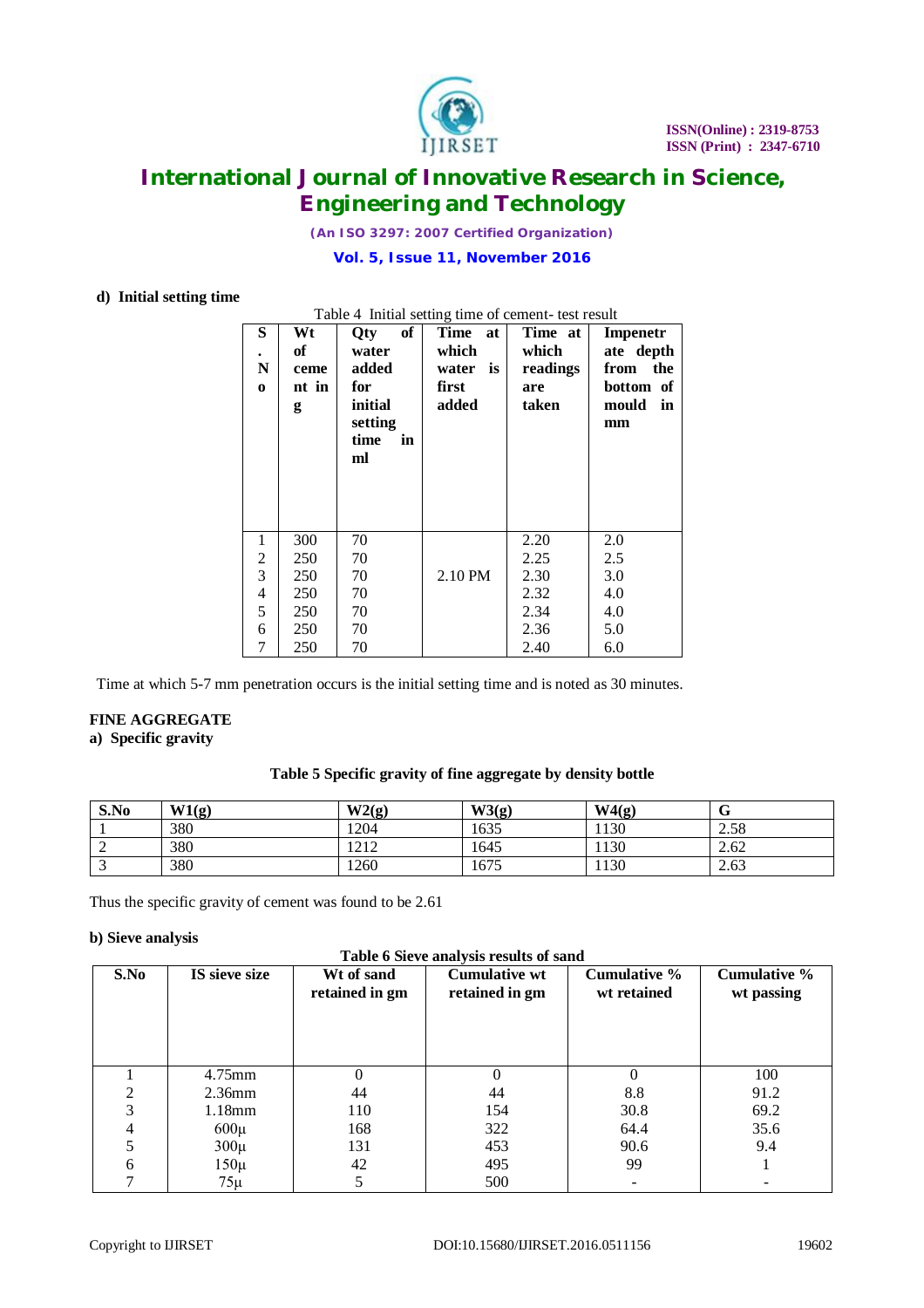

*(An ISO 3297: 2007 Certified Organization)*

# **Vol. 5, Issue 11, November 2016**

Sieve analysis result of sand 293.6 Fineness modulus  $= 293.6/10$ Fineness Modulus = 2.94 **FLYASH a) Specific gravity**

# **Table 7 Specific gravity of cement by density bottle**

| S.No | W1(g) | W2(g) | W3(g) | W4(g) | ◡    |
|------|-------|-------|-------|-------|------|
|      | 379   | 735   | 177   | 980   | 2.24 |
|      | 379   | 652   | 122   | 980   | 2.08 |
| . .  | 379   | 679   | 1133  | 980   | 2.04 |

Thus the specific gravity of cement was found to be 2.12





# **V. CONCLUSION**

From the experimental investigation the following conclusions are drawn:

- 1) Concrete with 15% fly ash and 0.5% fibre reinforced plastics gives the ultimate compressive strength.
- 2) When concrete with 30% fly ash is added the compressive strength is less than the plain cement concrete.
- 3) Concrete with silica fume (15%, 30%) does not achieve the required strength.<br>4) Concrete with 15% fly ash and 1.5% fibre reinforced plastics gives the ultimat
- 4) Concrete with 15% fly ash and 1.5% fibre reinforced plastics gives the ultimate tensile strength.<br>5) Replacement of 15% fly ash with cement concrete gives more strength and lesser cost.
- Replacement of 15% fly ash with cement concrete gives more strength and lesser cost.